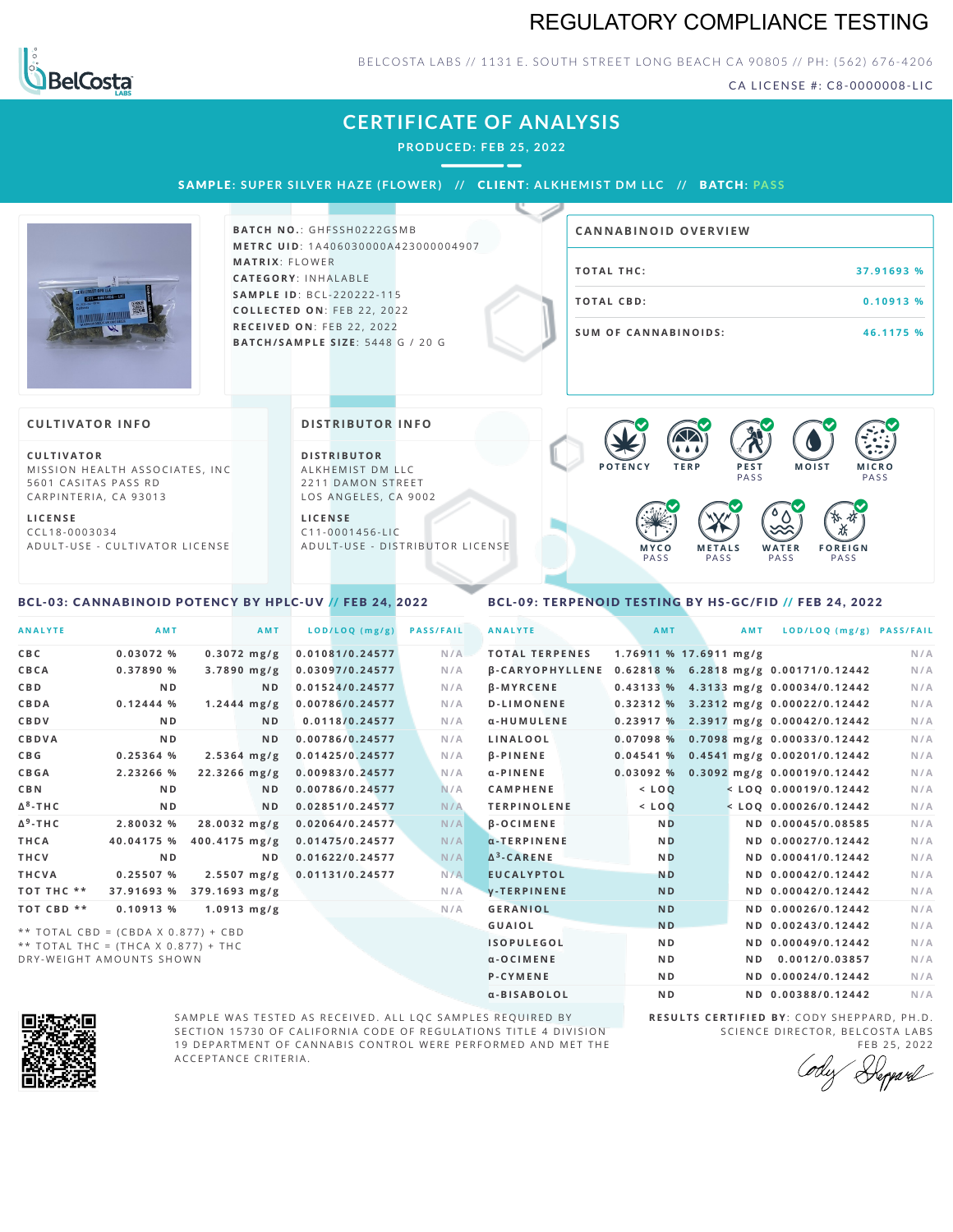# REGULATORY COMPLIANCE TESTING

### <span id="page-1-0"></span>BCL-05: RESIDUAL PESTICIDE ANALYSIS BY LC-MS/MS ESI // FEB 24, 2022

| <b>ANALYTE</b>                          |                    | LIMIT AMT (µg/g) | LOD/LOQ (µg/g) PASS/FAIL    |                     | <b>ANALYTE</b>                             |                          | LIMIT AMT $(\mu g/g)$ | LOD/LOQ (µg/g) PASS/FAIL       |            |
|-----------------------------------------|--------------------|------------------|-----------------------------|---------------------|--------------------------------------------|--------------------------|-----------------------|--------------------------------|------------|
| <b>ABAMECTIN</b>                        | $0.1 \mu g/g$      | N D              | 0.01153/0.04                | <b>PASS</b>         | <b>MALATHION</b>                           | $0.5 \mu g/g$            | N D                   | 0.00472/0.02                   | PASS       |
| <b>ACEPHATE</b>                         | $0.1 \mu g/g$      | ND               | 0.00368/0.02                | <b>PASS</b>         | METALAXYL                                  | $2 \mu g/g$              | N D                   | 0.00503/0.02                   | PASS       |
| ACEQUINOCYL                             | $0.1 \mu g/g$      | N D              | 0.00417/0.02                | <b>PASS</b>         | <b>METHIOCARB</b>                          | Any amt                  | N D                   | 0.00503/0.02                   | PASS       |
| <b>ACETAMIPRID</b>                      | $0.1 \mu g/g$      | N D              | 0.00464/0.02                | <b>PASS</b>         | METHOMYL                                   | 1 $\mu$ g/g              | N D                   | 0.00494/0.02                   | PASS       |
| <b>ALDICARB</b>                         | Any amt            | N D              | 0.01109/0.04                | <b>PASS</b>         | <b>MEVINPHOS</b>                           | Any amt                  | N D                   |                                | PASS       |
| <b>AZOXYSTROBIN</b>                     | $0.1 \mu g/g$      | N D              | 0.00639/0.02                | <b>PASS</b>         | <b>MEVINPHOSI</b>                          |                          | N D                   | 0.00163/0.0084                 | N/A        |
| <b>BIFENAZATE</b>                       | $0.1 \mu g/g$      | N D              | 0.00355/0.02                | <b>PASS</b>         | <b>MEVINPHOS II</b>                        |                          | ND.                   | 0.00542/0.0316                 | N/A        |
| <b>BIFENTHRIN</b>                       | $3 \mu g/g$        | N D              | 0.00473/0.04                | <b>PASS</b>         | <b>MYCLOBUTANIL</b>                        | $0.1 \mu g/g$            | N D                   | 0.00867/0.04                   | PASS       |
| <b>BOSCALID</b>                         | $0.1 \mu g/g$      | N D              | 0.00494/0.02                | <b>PASS</b>         | <b>NALED</b>                               | $0.1 \mu g/g$            | N D                   | 0.00328/0.02                   | PASS       |
| CARBARYL                                | $0.5 \mu g/g$      | N D              | 0.00295/0.02                | <b>PASS</b>         | OXAMYL                                     | $0.5 \mu g/g$            | N D                   | 0.00455/0.02                   | PASS       |
| CARBOFURAN                              | Any amt            | N D              | 0.00613/0.02                | <b>PASS</b>         | PACLOBUTRAZOL                              | Any amt                  | N D                   | 0.00714/0.04                   | PASS       |
| CHLORANTRANIL-<br><b>IPROLE</b>         | $10 \mu g/g$       | N D              | 0.00697/0.04                | PASS                | <b>PERMETHRIN</b>                          | $0.5 \mu g/g$            | N D                   |                                | PASS       |
| <b>CLOFENTEZINE</b>                     |                    | N D              | 0.0054/0.02                 | <b>PASS</b>         | PERMETHRIN CIS                             |                          | N D                   | 0.00237/0.0082                 | N/A        |
|                                         | $0.1 \mu g/g$      | N D              | 0.00215/0.02                | <b>PASS</b>         | PERMETHRIN TRANS                           |                          | N D                   | 0.00245/0.0118                 | N/A        |
| <b>COUMAPHOS</b><br><b>CYFLUTHRIN</b>   | Any amt            | N D              | 0.05508/0.2                 | <b>PASS</b>         | <b>PHOSMET</b>                             | $0.1 \mu g/g$            | N D                   | 0.0043/0.02                    | PASS       |
| CYPERMETHRIN                            | $2 \mu g/g$        | N D              | 0.00556/0.04                | <b>PASS</b>         | PIPERONYLBUTO-<br>XIDE                     | $3 \mu g/g$              | N D                   | 0.00247/0.02                   | PASS       |
| <b>DAMINOZIDE</b>                       | 1 $\mu$ g/g        | N D              | 0.00227/0.04                | PASS                | <b>PRALLETHRIN</b>                         | $0.1 \mu g/g$            | N D                   | 0.00392/0.02                   | PASS       |
| <b>DIAZINON</b>                         | Any amt            | N D              | 0.00487/0.02                | <b>PASS</b>         | PROPICONAZOLE                              |                          | N D                   | 0.0024/0.02                    | PASS       |
| <b>DIMETHOATE</b>                       | $0.1 \mu g/g$      | N D              | 0.00354/0.02                | PASS                | <b>PROPOXUR</b>                            | $0.1 \mu g/g$            | N D                   | 0.00374/0.02                   | PASS       |
| <b>DIMETHOMORPH</b>                     | Any amt            | ND               |                             | PASS                | <b>PYRETHRINS</b>                          | Any amt<br>$0.5 \mu g/g$ | N D                   | 0.00726/0.04                   | PASS       |
| <b>DIMETHOMORPH I</b>                   | $2 \mu g/g$        | ND               | 0.00109/0.0078              | N/A                 | PYRIDABEN                                  |                          | N D                   | 0.0034/0.02                    | PASS       |
|                                         |                    |                  |                             |                     |                                            | $0.1 \mu g/g$            |                       |                                | PASS       |
| <b>DIMETHOMORPH II</b>                  |                    | ND               | 0.0015/0.0122               | N/A                 | <b>SPINETORAM</b>                          | $0.1 \mu g/g$            | N D                   |                                |            |
| <b>ETHOPROPHOS</b><br><b>ETOFENPROX</b> | Any amt<br>Any amt | N D<br>N D       | 0.0041/0.02<br>0.00274/0.02 | <b>PASS</b><br>PASS | <b>SPINETORAM J</b><br><b>SPINETORAM L</b> |                          | N D<br>N D            | 0.00329/0.016<br>0.00157/0.016 | N/A<br>N/A |
| <b>ETOXAZOLE</b>                        | $0.1 \mu g/g$      | ND               | 0.00385/0.02                | <b>PASS</b>         | <b>SPINOSAD</b>                            | $0.1 \mu g/g$            | N D                   |                                | PASS       |
| <b>FENHEXAMID</b>                       | $0.1 \mu g/g$      | N D              | 0.01055/0.02                | <b>PASS</b>         | SPINOSAD A                                 |                          | N D                   | 0.00205/0.01438                | N/A        |
| <b>FENOXYCARB</b>                       | Any amt            | N D              | 0.00175/0.02                | <b>PASS</b>         | <b>SPINOSAD D</b>                          |                          | N <sub>D</sub>        | 0.00104/0.00498                | N/A        |
| <b>FENPYROXIMATE</b>                    | $0.1 \mu g/g$      | N D              | 0.00481/0.02                | <b>PASS</b>         | <b>SPIROMESIFEN</b>                        | $0.1 \mu g/g$            | N D                   | 0.00944/0.04                   | PASS       |
| <b>FIPRONIL</b>                         | Any amt            | N D              | 0.00478/0.02                | <b>PASS</b>         | <b>SPIROTETRAMAT</b>                       | $0.1 \mu g/g$            | N D                   | 0.00208/0.02                   | PASS       |
| <b>FLONICAMID</b>                       | $0.1 \mu g/g$      | N D              | 0.00398/0.02                | <b>PASS</b>         | <b>SPIROXAMINE</b>                         | Any amt                  | N D                   | 0.00344/0.02                   | PASS       |
| <b>FLUDIOXONIL</b>                      | $0.1 \mu g/g$      | N D              | 0.01369/0.04                | <b>PASS</b>         | <b>TEBUCONAZOLE</b>                        | $0.1 \mu g/g$            | N D                   | 0.00816/0.04                   | PASS       |
| HEXYTHIAZOX                             | 0.1 µg/g           | N D              | 0.00297/0.02                | <b>PASS</b>         | <b>THIACLOPRID</b>                         | Any amt                  | N D                   | 0.0039/0.02                    | PASS       |
| <b>IMAZALIL</b>                         | Any amt            | N D              | 0.0056/0.02                 | PASS                | <b>THIAMETHOXAM</b>                        | $5 \mu g/g$              | N D                   | 0.00358/0.02                   | PASS       |
| <b>IMIDACLOPRID</b>                     | $5 \mu g/g$        | ND               | 0.00645/0.02                | <b>PASS</b>         | TRIFLOXYSTROB-                             |                          |                       |                                |            |
| KRESOXIM-<br>METHYL                     | $0.1 \mu g/g$      | N D              | 0.00339/0.02                | <b>PASS</b>         | 1 <sub>N</sub>                             | $0.1 \mu g/g$            | N D                   | 0.00421/0.02                   | PASS       |

### BCL-13: PESTICIDE TESTING BY GC/MS // FEB 24, 2022

| <b>ANALYTE</b>         | LIMIT         | $AMT$ ( $\mu g/g$ ) | LOD/LOQ (µg/g) | <b>PASS/FAIL</b> |
|------------------------|---------------|---------------------|----------------|------------------|
| <b>CAPTAN</b>          | $0.7 \mu g/g$ | N <sub>D</sub>      | 0.01977/0.06   | <b>PASS</b>      |
| CHLORDANE              | Any amt       | N <sub>D</sub>      |                | <b>PASS</b>      |
| <b>CHLORDANE CIS</b>   |               | N <sub>D</sub>      | 0.01199/0.03   | N/A              |
| <b>CHLORDANE TRANS</b> |               | N <sub>D</sub>      | 0.01082/0.03   | N/A              |
| <b>CHLORFENAPYR</b>    | Any amt       | N <sub>D</sub>      | 0.01364/0.06   | <b>PASS</b>      |

| <b>ANALYTE</b>                      | LIMIT         | $AMT (\mu g/g)$ | $LOD/LOQ$ ( $\mu g/g$ ) | <b>PASS/FAIL</b> |
|-------------------------------------|---------------|-----------------|-------------------------|------------------|
| <b>CHLORPYRIFOS</b>                 | Any amt       | N <sub>D</sub>  | 0.01653/0.06            | <b>PASS</b>      |
| <b>DICHLORVOS</b>                   | Any amt       | N <sub>D</sub>  | 0.01165/0.06            | <b>PASS</b>      |
| <b>METHYL PARATHION</b>             | Any amt       | N <sub>D</sub>  | 0.00851/0.06            | <b>PASS</b>      |
| PENTACHLORONI-<br><b>TROBENZENE</b> | $0.1 \mu g/g$ | N <sub>D</sub>  | 0.01282/0.06            | <b>PASS</b>      |